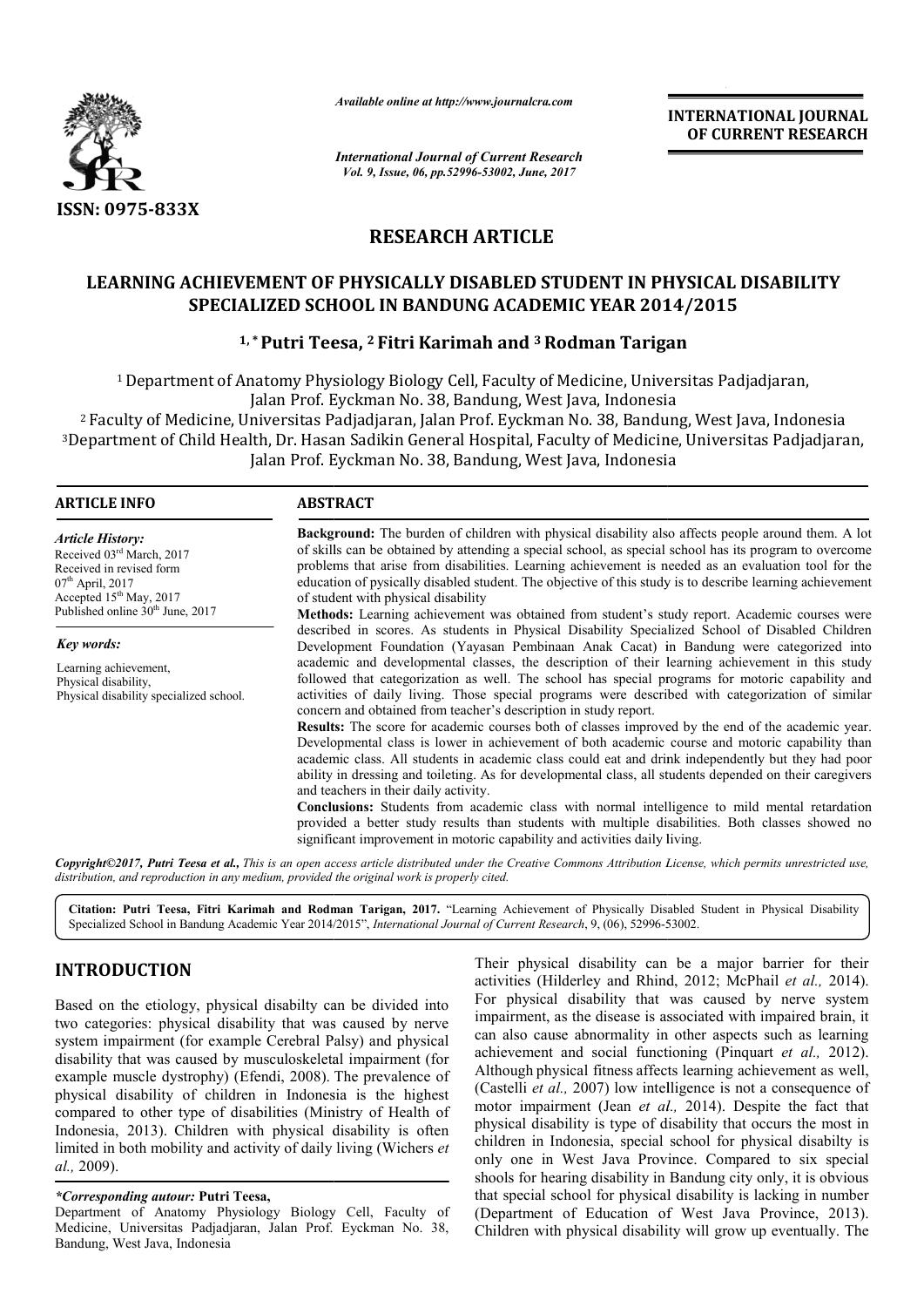burden of children with physical disability also affects people around them as most of physically disabled people live with their families (Purser *et al.,*). A lot of skills can be obtained by attending a special school, as special school has its program to overcome problems that arise from disabilities. It is important for disabled children to attend school. That is why the lack of school, and the lack of study regarding their education also should be considered as problem. Until now, there is no study that describe learning achievement of physically disabled student. Learning achievement is needed to give us a view about the condition of their education. A study of learning achievement is needed as an evaluation tool for education of physically disabled student. Physical Disability Specialized School of Disabled Children Development Foundation (*Yayasan Pembinaan Anak Cacat*) in Bandung is the only school that specializes for physically disabled student in West Java Province.<sup>9</sup> Academic year 2014/2015 is the closest time to when this study is conducted, thus makes that as the most feasible year to be studied. The objective of this study is to describe learning achievement of student with physical disability.

## **METHODS**

#### *Setting and Participant*

This descriptive quantitative study was conducted from August to November 2015. The participants were recruited by total sampling method from Physical Disability Specialized School of Disabled Children Development Foundation (*Yayasan Pembinaan Anak Cacat*) in Bandung. Students who studied at the school in academic year 2015/2016 and owned study report of academic year 2014/2015 were included in this study. Approval was obtained from Universitas Padjadjaran Ethic Comittee and Physical Disability Specialized School of Disabled Children Development Foundation (*Yayasan Pembinaan Anak Cacat*) in Bandung.

#### *Data Collection and Analysis*

Learning achievement was obtained from student's study report. As students in Physical Disability Specialized School of Disabled Children Development Foundation (*Yayasan Pembinaan Anak Cacat*) in Bandung were categorized into academic and developmental classes, the description of their learning achievement in this study followed that categorization as well. Students with normal intelligence to mild mental retardation were assigned to academic class, while students with moderate to severe mental retardation or multiple disabilities were assigned to developmental class. Academic achievement were described in scores. As a special school for student with physical disability, it has special programs for motoric capability and activities of daily living. Those special programs were described with categorization of similar concern and obtained from teacher's description in the study report.

# **RESULTS**

From 27 physically disabled students, 23 students had met the inclusion criteria. The final participants in this study are 13, because 3 students refused to participate in the study and the rest was unreachable when the study was conducted. Study reports from 5 students of academic class and 8 students of developmental class were collected.

#### **Table 1. Characteristics of disabled students in this study**

| Variable            | $n=13$ |
|---------------------|--------|
| Sex                 |        |
| Male                | 9      |
| Female              | 4      |
| $Age*$              |        |
| Mean                | 15.25  |
| $10-13$             | 3      |
| $13 - 16$           | 5      |
| $17 - 20$           | 3      |
| >20                 | 1      |
| Cause of Disability |        |
| Cerebral Palsy      | 12     |
| Scoliosis           | 1      |
| Class               |        |
| Academic Class      | 5      |
| Developmental Class | 8      |

As can be seen in table 1, Cerebral Palsy was the majority of the cause of physical disability in participants. The mean age of participants was 15.25 years old, which the youngest was 11 years old and the oldest was 22 years old.

#### *Academic Subject*

**Table 2. Mean score for academic subjects in academic year 2014/2015**

|           |                          | Academic Class |                | Developmental Class |
|-----------|--------------------------|----------------|----------------|---------------------|
| Variable  | Mean                     |                |                |                     |
|           | 1 <sup>st</sup> Semester | $2nd$ Semester | $1st$ Semester | $2nd$ Semester      |
| Religion  | 76                       | 80,2           | 72,5           | 75                  |
| Civics    | 74                       | 81             | 68,75          | 74,5                |
| Bahasa    | 74                       | 82             | 70             | 74,5                |
| Math      | 74                       | 76             | 66,9           | 73,25               |
| Science   | 74                       | 82             | 68,75          | 74,5                |
| Social    | 73                       | 78             | 68,75          | 73,25               |
| Art       | 76                       | 74             | 71,25          | 73                  |
| Sundanese | 78                       | 77             | 63.3           | 70,7                |

Table 2 displays the mean score of all academic subjects for developmental class improved, and only two subjects declined for academic class. Special Program for Motoric Capability was described by graph.

#### *Special Program for Motoric Capability*



#### **Figure 1. Description of student's motoric capability to follow teacher's instruction in academic year 2014/2015**

In academic year 2014/2015, both academic class and developmental class had few students that showed an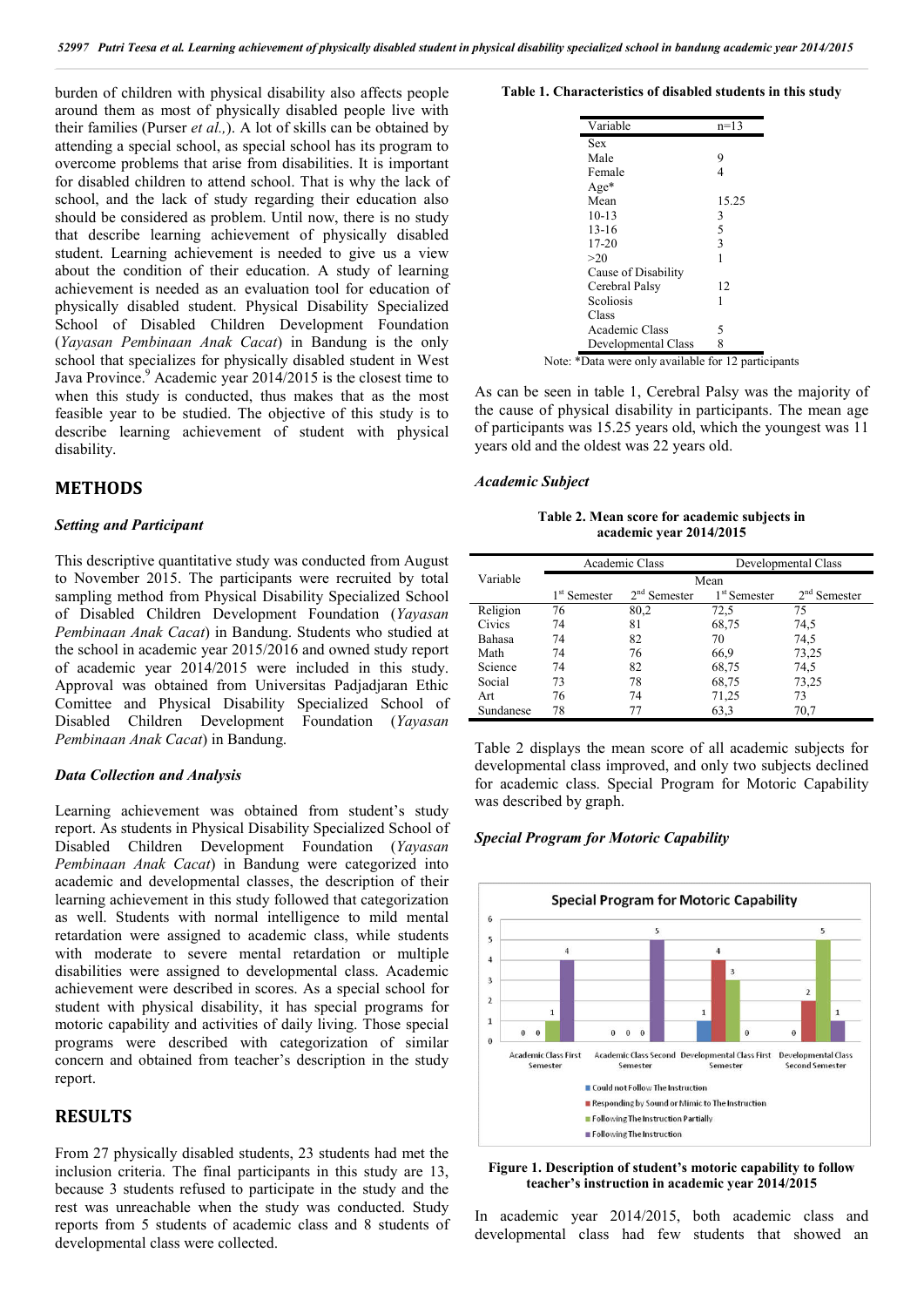improvement in their motoric capability. For academic class, there was one student who still followed the instruction (for example to grab the object, to move the object) partially in the first semester but improved in the next semester, resulting all of students from academic class could follow the instruction by the end of academic year 2014/2015. In developmental class, a clear lower comparison in motoric capability than students from academic class was shown. In the first semester, there was one student who still could not follow the instruction, with the majority of the rest only responded by sound or mimic when being instructed. It was improved in the next semester, where the majority of students could follow simple instruction partially. Despite the improvements in both classes, their mobility was still fully supported. Students from academic class still had to wear wheelchair and students from developmental class were still fully supported by their caregiver or teacher for their mobility.

### *Special Program for Activities of Daily Living*

The capabilty to perform activities of daily living in academic class was same in both semester. All students in academic class could eat and drink independently but they had poor ability in dressing and toileting. As for developmental class, all students were dependent on their caregivers and teachers in their daily activity.

# **DISCUSSION**

The objective of this study is to describe academic achievement of student with physical disability. As most of participants of this study are physical disability caused by Cerebral Palsy, although many factors contribute to individual's academic performance, (Florence *et al.,* 2008) it should be taken as a note that a previous study that was conducted in Germany discovered that low level of academic functioning were large in children with Cerebral Palsy (Pinquart *et al.,* 2012). In this study, although it is not really shown from mean score, as can be seen in Table 2, learning achievement of students from developmental class were lower than students from academic class. That finding is supported by the fact that students in developmental class experience multiple disabilities that affect their intellectual, perceptual, sensory, and speech abilities (Kang *et al.,* 2010). A study by Kang *et al* revealed that in regular educational program, student had higher level of academic functioning (Kang *et al.,*  2010). In this special school study, it is also shown that the more "regular" class with normal intelligence to mild mental retardation, have a higher level in academic subjects than students in developmental class. In term of motoric capibility aspect, children with physical disability are often limited in both mobility and activity of daily living (Wichers *et al.,*  2009). Although the amount of change in the outcome is proportional to teacher efficacy and quality of instruction, (Huitt *et al.,* 2015) the condition of students themselves are already limited. Most of them are also Cerebral Palsy patients that are associated with impaired brain (Pinquart *et al.,* 2012). Although students from academic class still need an assistance in following the instruction, they can perform the instruction from their teacher. While students from developmetal class have difficulity in understanding and responding to the instruction as physical functioning is positively related with cognitive functioning **(**Chiang-Soon Song, 2013**).** Overall, children with Cerebral Palsy experience a reduced quality of life in terms of physical pursuits as result of the impairments in their physical functioning (Calley *et al.,* 2012). A slight improvement where few of students move up to higher category can be seen in Figure 1, but the performance of physical activity itself does not change significantly. This finding is similar with a study by Palisano *et al* that discovered that performance of physical activity did not change significantly over one year period (Palisano *et al.,* 2007). All of students still have limitation in their physical activity, especially their mobility, as physical disability impacts the mobility greatly (Kuvalekar *et al.,* 2015).

Personal factors are important in the ability to perform activities of daily living, and students with physical and learning disability also are impaired in activity daily living (Eck *et al.,* 2010). All students from academic class can feed themselves but still have difficulity in dressing and toileting. It was also revealed in another study, where dressing was considered a more complex task than self-feeding (Chan *et al.,*  2005). Students from developmental class are fully dependent and can not do any of activities of daily living and self help task at all. The conclusion, students from academic class with normal intelligence to mild mental retardation provides a better study results than students with multiple disabilities. Both classes shows no significant improvement in motoric capability and activities daily living. The limitation of this study, as Cerebral Palsy dominated the cause of physical disability, the description does not represent learning achievement for physically disabled student in general. Prospective studies describing learning achievement of physically disabled student caused by another disease should be conducted.

#### **Acknowledgement**

Authors thank the study participants that participated in this study. Authors also acknowledge the support from Physical Disability Specialized School of Disabled Children Development Foundation (*Yayasan Pembinaan Anak Cacat*) in Bandung.

# **REFERENCES**

- Calley, A., Williams, S., Reid, S., Blair, E., Valentine, J., Girdler, S., Elliott, C. 2012. A Comparison of Activity, Participation and Quality of Life in Children with and without Spastic Diplegia Cerebral Palsy. *Disability and Rehabilitation,* 34:1306-10.
- Castelli, D.M., Hillman, C.H., Buck, S.M., Erwin, H.E. 2007. Physical Fitness and Academic Achievement in Third- and Fifth-Grade Students. *Journal of Sport & Exercise Psychology,* 29:239-52
- Chan, H.S.S., Lau, P.H.B., Fong, K.H., Lam, C.C.C. 2005. Neuroimpairment, Activity Limitation, and Participation Restriction among Children with Cerebral Palsy in Hong Kong. *Hong Kong Medical Journal,* 11:342-50.
- Chiang-Soon Song, 2013. Relationships between Physical and Cognitive Functioning and Activities of Daily Living in Children with Cerebral Palsy. *Journal of Physical Therapy Science,* 25:619-22.
- Department of Education of West Java Province. *Daftar SLB Dinas Pendidikan Jawa Barat.* [Internet] 2013. [cited November 26]. Available from http://ako.blog.upi.edu/ files/2015/08/daftar-slb-332-2013.pdf
- Eck, M.V., Dallmeijer, A.J., Lith, I.S.V., Voorman, J.M., Becher, J.G. 2010. Manual Ability and Its Relationship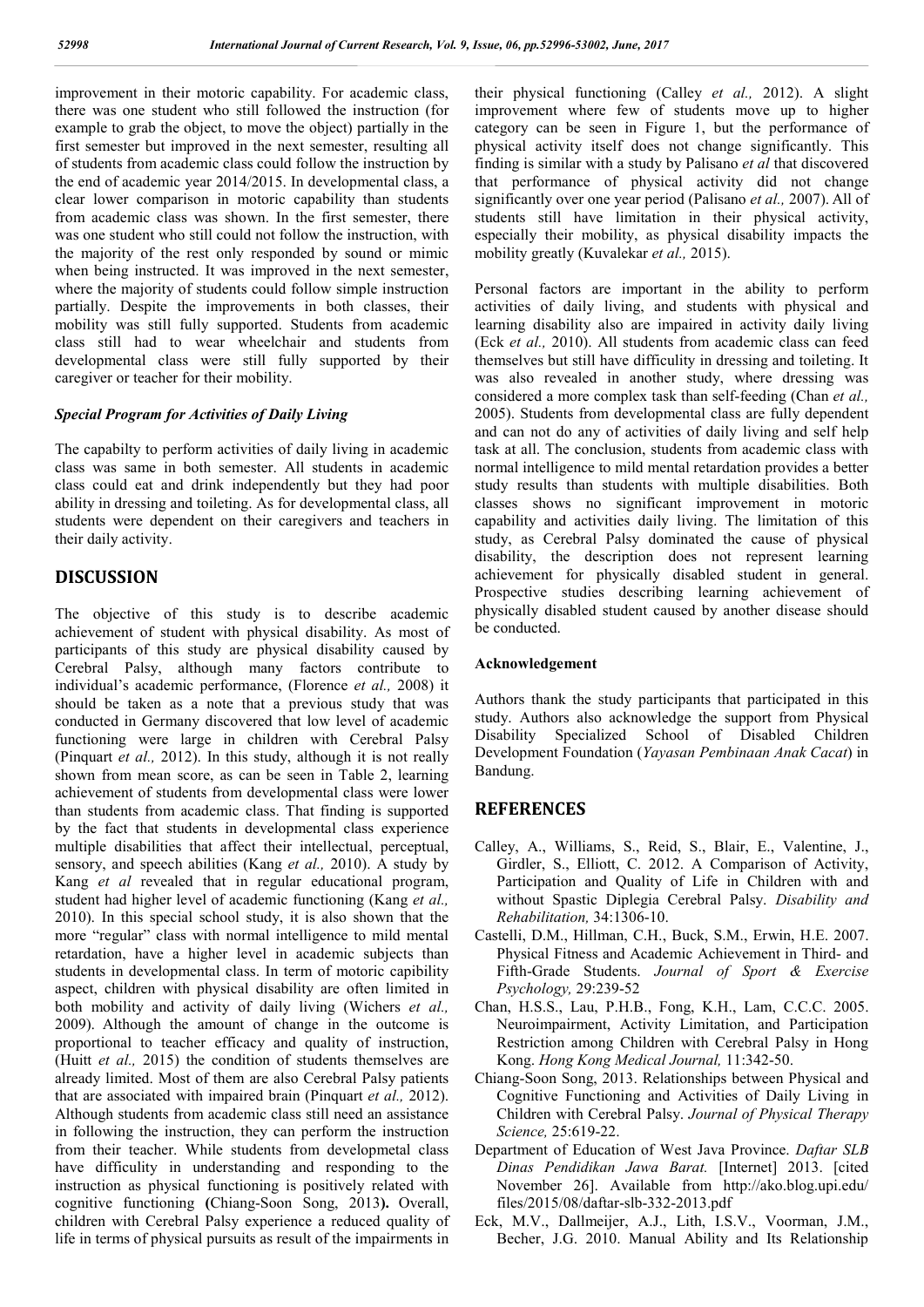with Daily Activities in Adolescents with Cerebral Palsy. *Journal of Rehabilitation Medicine,* 42:493-8.

- Efendi, M. 2008. Pengantar Psikopedagogik Anak Berkelainan*.* Jakarta: Bumi Aksara.
- Florence, M.D., Asbridge, M., Veugelers, P.J. 2008. Diet Quality and Academic Performance. *Journal of School Health,* 78:209-15.
- Hilderley, E., Rhind, D.J.A. 2012. Including Children with Cerebral Palsy in Mainstream Physical Education Lessons: A Case Study of Student and Teacher Experiences. Graduate *Journal of Sport, Exercise & Physical Education Research,* 1:1-15.
- Huitt, W., Huitt, M., Monetti, D. and Hummel, J. 2009. A systems-based synthesis of research related to improving students' academic performance. Paper presented at the 3rd International City Break Conference sponsored by the Athens Institute for Education and Research (ATINER), October 16-19, Athens, Greece. [cited 2015 November 26]. Available from http://www.edpsycinteractive.org/papers/ improving-school-achievement.pdf
- Jean, S., Richer, L., Laberge, L., Mathieu, J. 2014. Comparisons of Intellectual Capacities between Mild and Classic Adult-Onset Phenotypes of Myotonic Dystrophy Type 1 (DM1). *Orphanet Journal of Rare Disease.,* 9:186- 196.
- Kang, L.J., Palisano, R.J., Orlin, M.N., Chiarello, L.A., King, G.A., Polansky, M. 2010. Determinants of Social Participation With Friends and Others Who Are Not Family Members for Youths With Cerebral Palsy. *Journal of the American Physical Therapy Association,* 90:1473- 757.
- Ministry of Health of Indonesia. Riset Kesehatan Dasar 2013. 2013.
- Kuvalekar, K., Kamath, R., Ashok, L., Shetty, B., Mayya, S., Chandrasekaran, V. 2015. Quality of Life among Persons with Physical Disability in Udupi Taluk: A Cross Sectional Study. *Journal of Family Medicine and Primary Care*, 4:69-73.
- McPhail, S.M., Schippers, M., LMarshall, A., Waite, M., Kuipers, P. 2014. Perceived Barriers and Facilitators to Increasing Physical Activity among People with Musculoskeletal Disorders: A Qualitative Investigation to Inform Intervention Development. Clinical Interventions in Aging, 9:2113-22.
- Palisano, R.J., Copeland, W.P., Galuppi, B.E. 2007. Performance of Physical Activities by Adolescents With Cerebral Palsy. *Journal of the American Physical Therapy Association,* 87:77-87
- Pinquart, M., Teubert, D. 2012. Academic, Physical, and Social Functioning of Children and Adolescents With Chronic Physical Illness: A Meta-analysis. *Journal of Pediatric Psychology,* 37:376-89.
- Purser, J.L., Feng, Q., Yi, Z., Hoenig, H. A New Classification of Function and Disability in China : Subtypes Based on Performance-Based and Self-Reported Measures. *Journal of Aging and Health,* 24:779-98.
- Ruiter, S.A.J., Nakken, H., Meulen BFvd, Lunenborg, C.B. 2010. Low Motor Assessment: A Comparative Pilot Study with Young Children With and Without Motor Impairment. *Journal of Developmental and Physical Disabilities,* 22:33- 46.
- Wichers, M., Hilberink, S., Roebroeck, M.E., Nieuwenhuizen, O.V. 2009. Motor Impairments and Activity Limitations in Children with Spastic Cerebral Palsy: A Dutch Population-Based Study. *Journal of Rehabilitation Medicine,* 41:367- 74.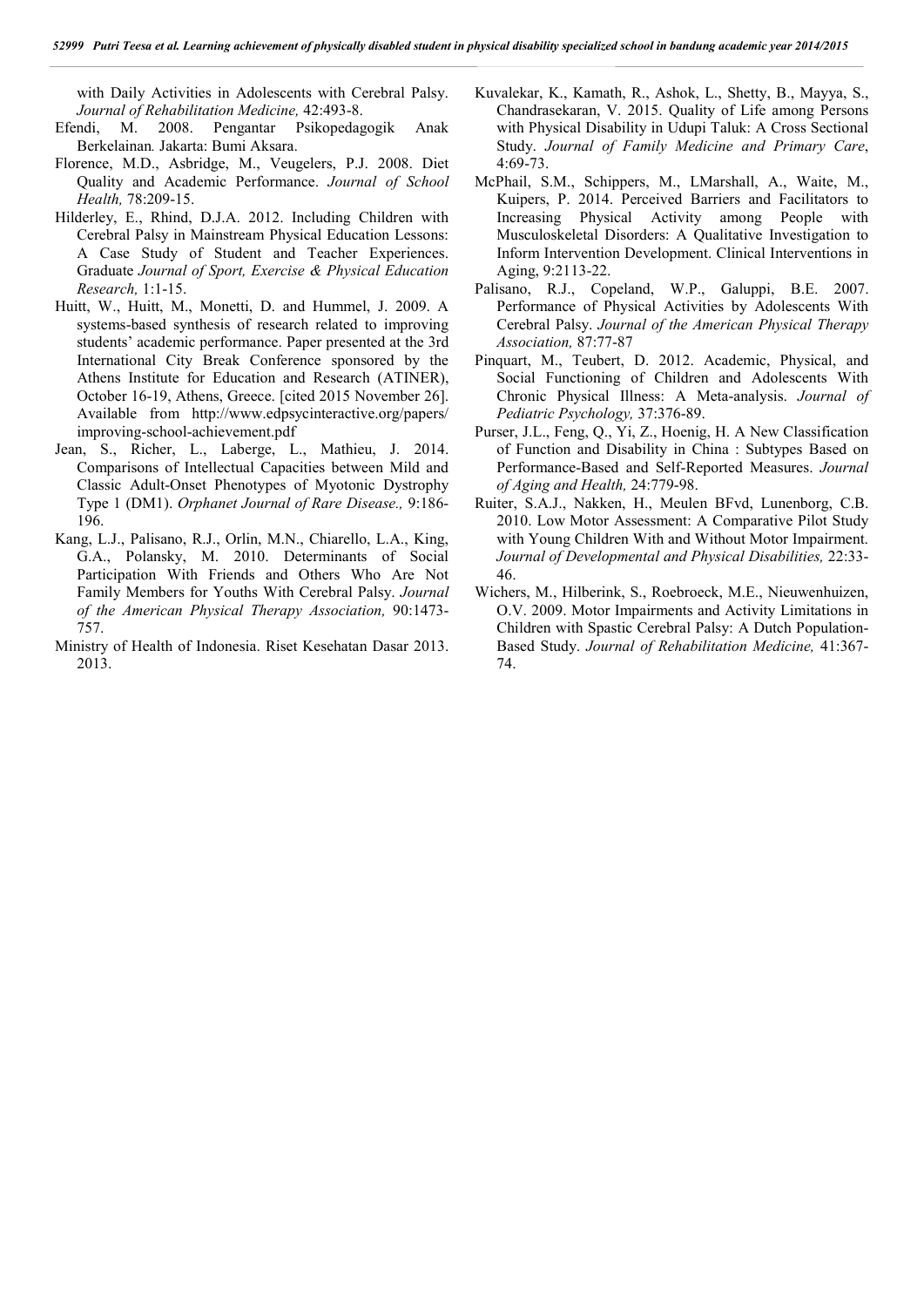## **APPENDIX**

# **Appendix 1. Letter Confirming Research Approval from Health Research Ethics Committee Universitas Padjadjaran**



KEMENTERIAN RISET, TEKNOLOGI DAN PENDIDIKAN TINGGI UNIVERSITAS PADJADJARAN FAKULTAS KEDOKTERAN KOMISI ETIK PENELITIAN KESEHATAN **HEALTH RESEARCH ETHICS COMMITTEE** Jl. Prof. Eyckman No. 38 Bandung 40161<br>Telp. & Fax. 022-2038697 email: kepk.fk.unpad@gmail.com

No. Reg.: 0115060499

#### PEMBEBASAN ETIK ETHICAL EXEMPTION

#### No: 535 /UN6.C1.3.2/KEPK/PN/2015

Komisi Etik Penelitian Kesehatan Fakultas Kedokteran Universitas Padjadjaran Bandung, dalam upaya melindungi hak asasi dan kesejahteraan subjek penelitian kesehatan dan menjamin bahwa penelitian yang menggunakan formulir survei/registrasi/surveilens/Epidemiologi/Humaniora/Sosial Budaya/Bahan Biologi Tersimpan/Sel Punca dan non klinis lainnya berjalan dengan memperhatikan implikasi etik, hukum, sosial dan non klinis lainnya yang berlaku, telah mengkaji dengan teliti proposal penelitian berjudul:

The Health Research Ethics Committee Faculty of Medicine Universitas Padjadjaran Bandung, in order to protect the rights and welfare of the health research subject, and to guaranty that the research using survey questionnaire/registry/surveillance/epidemiology/humaniora/social-cultural/archived biological materials/stem cell/other non clinical materials, will carried out according to ethical, legal, social implications and other applicable regulations, has been throughly reviewed the proposal entitled:

"GAMBARAN HASIL BELAJAR ANAK-ANAK TUNADAKSA DI SEKOLAH LUAR BIASA D YAYASAN PEMBINAAN ANAK CACAT BANDUNG TAHUN AJARAN 2013/2014"

 $\ddot{\phantom{1}}$ 

Nama Peneliti Utama Principal Researcher

Fitri Karimah

Pembimbing/Peneliti Lain Supervisor/Other Researcher Rodman Tarigan, dr., Sp.A, M.Kes. Putri Teesa Radhiyanti Santoso, dr., M.Kes

Nama Institusi Institution

Program Sarjana Kedokteran Fakultas Kedokteran Universitas Padiadiaran

proposal tersebut dapat disetujui pelaksanaannya. hereby declare that the proposal is approved.

| Ditetapkan di<br>Issued in | : Bandung          |
|----------------------------|--------------------|
| Tanggal                    | $: 15 - 07 - 2015$ |
| Date                       |                    |
| eto                        |                    |
|                            |                    |

Prof. Dr. Firman F. Wirakusumah, dr., SpOG-K NIP. 19480115 197302 1 001

Keterangan/notes:

Persetujuan etik ini berlaku selama satu tahun sejak tanggal ditetapkan This ethical clearance is effective for one year from the due date.

This entities relatance is effective for one year from the due date.<br>Pada akhir penelitian, laporan pelaksanaan penelitian harus diserahkan ke Komisi Etik Penelitian Kesehatan.<br>In the end of the research, progress and fina Jika ada perubahan atau penyimpangan protokol dan/atau perpanjangan penelitian, harus mengajukan kembali permohonan kajian etik penelitian there be any protocol modification or deviation and/or extension of the study, hards mengajukan kembali permohonan kajian etik penelitian.<br>Jika ada kejadian serius yang tidak dinginkan (KTD) harus segera dilaporkan ke Komi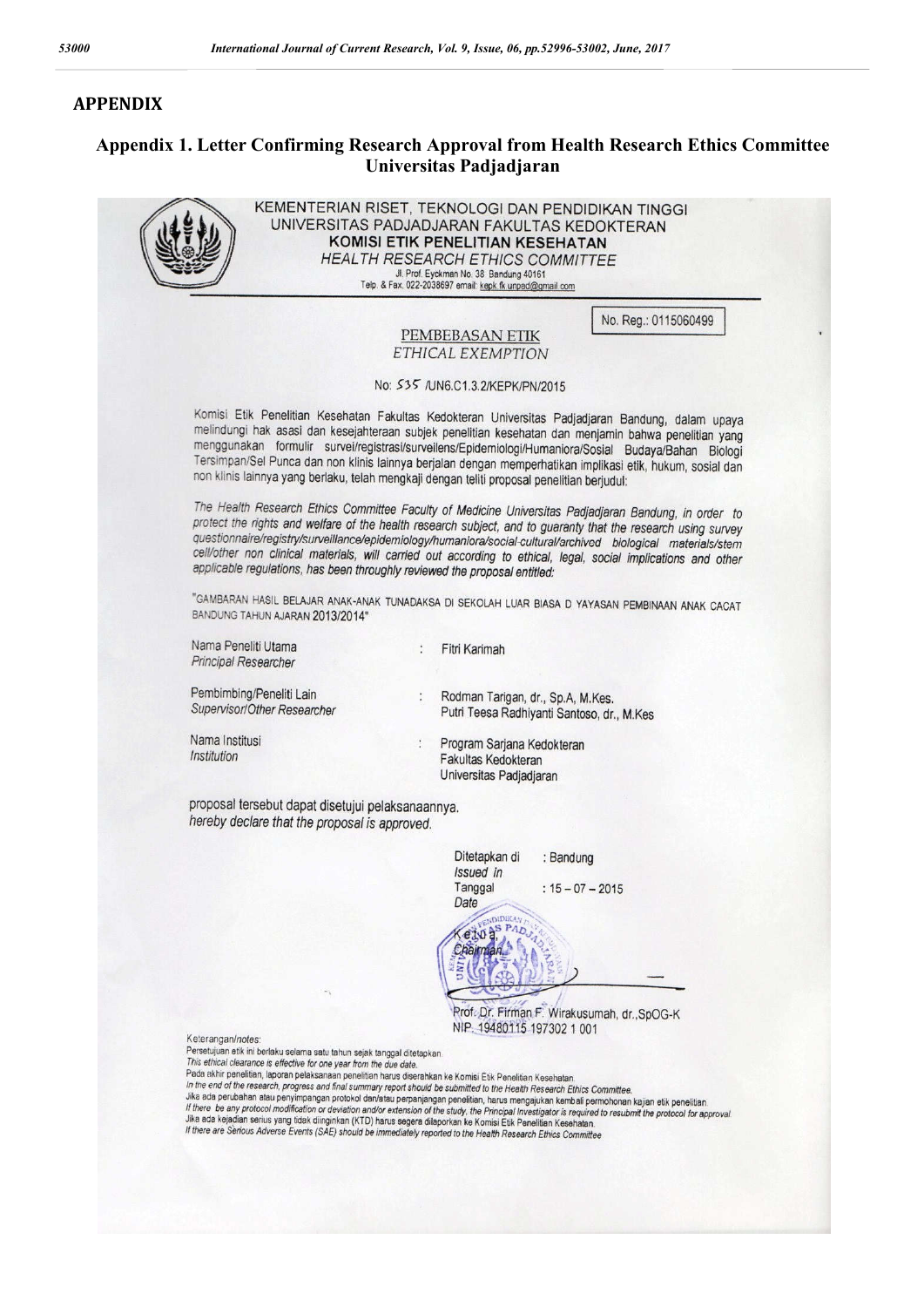YAYASAN PEMBINAAN ANAK CACAT **YPAC BANDUNG** Tanggal terima :  $31 - 8 - 2015$ Nomor Agenda :  $64$  $.4$ Paraf PENGURUS HARIAN

VII. Kp. Schleh.<br>4 décreit en jadrel<br>pendities / Lunges

 $\ddot{\phantom{a}}$ 

**BIDANG/SEKSI** 

**Appendix 2 . Letter Confirming Research Approval from Disabled Children Development Foundation**